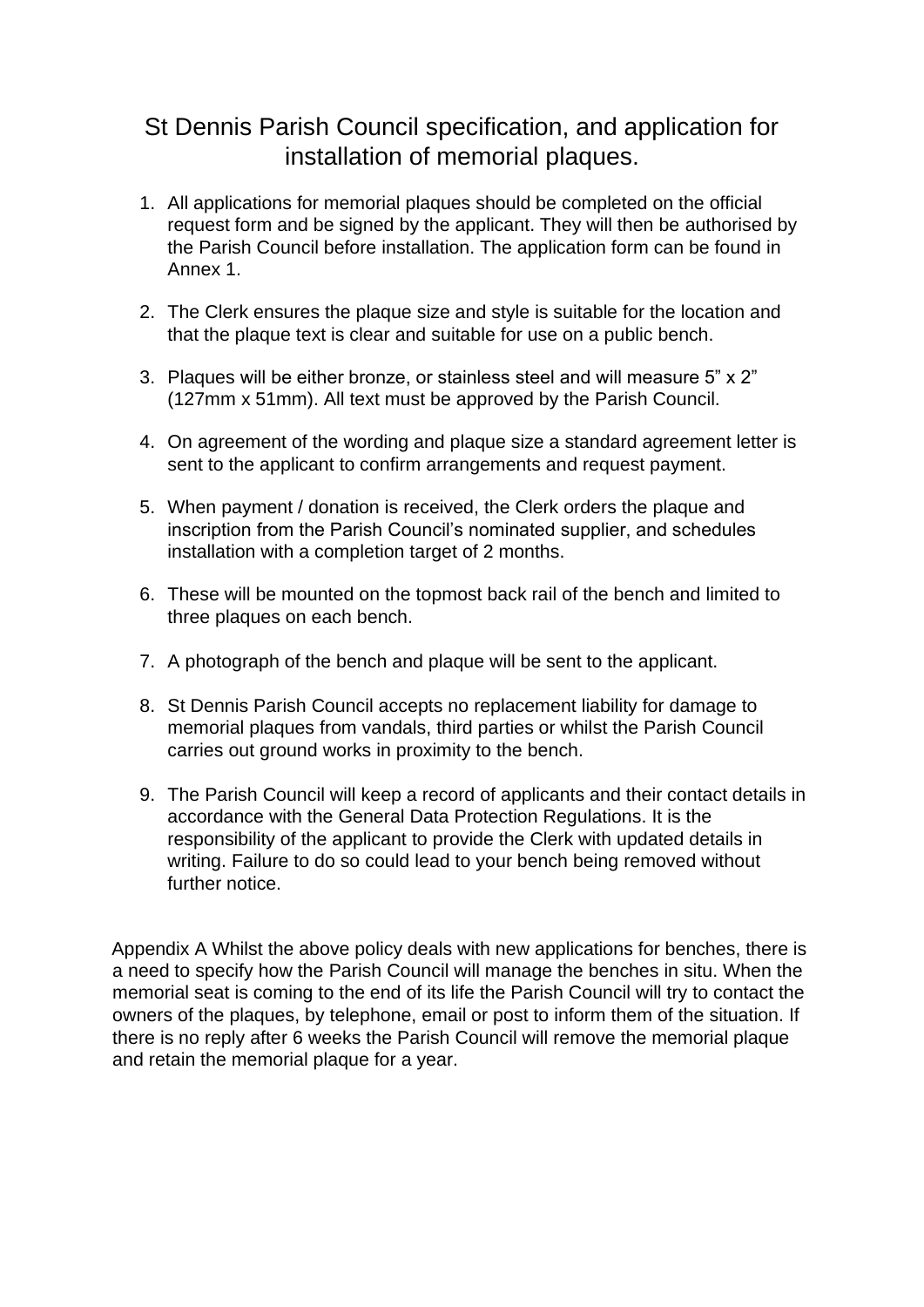## Annex 1 Form Application for installation of memorial plaques.

Please complete and return to: The Clerk, St Dennis Parish Council, ClayTAWC, Fore Street, St Dennis, PL26 8AF.

Section A: your contact details:

Section B: Choice of Plaque

| Brass / Bronze         |  |
|------------------------|--|
| <b>Stainless Steel</b> |  |
| Aluminium              |  |

## Section C: Memorial plaque details

Please Print (in capital Letters) the name & the full inscription, line by line below.

| <u> De Carlos de Carlos de Carlos de Carlos de Carlos de Carlos de Carlos de Carlos de Carlos de Carlos de Carlos </u> |
|------------------------------------------------------------------------------------------------------------------------|
|                                                                                                                        |
|                                                                                                                        |
|                                                                                                                        |
|                                                                                                                        |
|                                                                                                                        |
|                                                                                                                        |

General Data Protection Regulation: St Dennis Parish Council will gather personal information for the purpose of carrying out interment/burial/memorial related work. We will ensure that the data you give us is processed in line with your rights under Data Protection legislation. When you use our service you are consenting to us processing your personal data in order to send you information about our services. For further information about how your data is used and stored, please go to <https://stdennisparishcouncil.org.uk/policies/>

For Office use only

| Date received     | Agreement sent   | Plaque ordered   |  |
|-------------------|------------------|------------------|--|
| Location approved | Payment received | Plaque Installed |  |